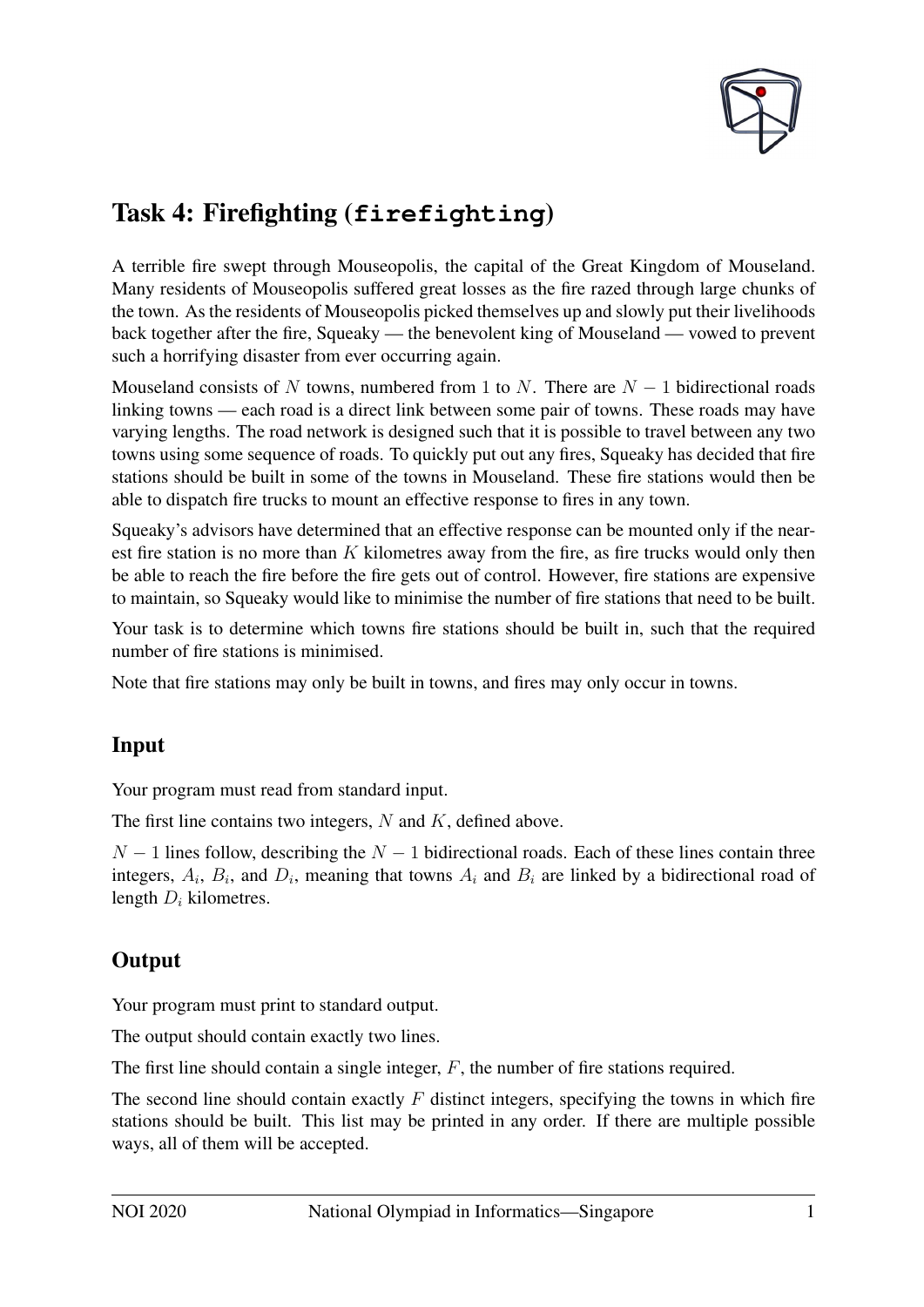

Note: If you receive the "Output is invalid" verdict, it means that you did not follow the required output format exactly. These are errors that can be detected with no information apart from the value of  $N$  (i.e. without knowing the road network configuration). For example: the  $F$  you printed is not an integer between 1 and  $N$ , or there are not exactly  $F$  integers that follow, or that they are not distinct integers between 1 and N.

#### Implementation Note

As the input and output lengths for subtasks 1, 4, and 6 may be very large, you are recommended to use C++ or Java with fast input and output routines to solve this problem.

C++ and Java source files containing fast input/output templates have been provided in the attachment. You are strongly recommended to use these templates.

If you are implementing your solution in Java, please name your file Firefighting.java and place your main function inside class Firefighting.

#### Subtasks

The maximum execution time on each instance is 3.0s, and the maximum memory usage on each instance is 1GiB. For all testcases, the input will satisfy the following bounds:

- 1  $\leq N \leq 3 \times 10^5$
- 1  $\leq K \leq 10^{15}$
- $1 \leq A_i, B_i \leq N$  for all  $1 \leq i \leq N-1$
- $1 \le D_i \le 10^9$  for all  $1 \le i \le N 1$

Your program will be tested on input instances that satisfy the following restrictions:

| Subtask                     | <b>Marks</b> | <b>Additional Constraints</b>                 |
|-----------------------------|--------------|-----------------------------------------------|
|                             | 3            | $K < 20$ ,                                    |
|                             |              | $D_i > 30$ for all $1 \le i \le N-1$          |
| $\mathcal{D}_{\mathcal{L}}$ | 5            | N < 17, K < 17,                               |
|                             |              | $D_i = 1$ for all $1 \leq i \leq N-1$ ,       |
| 3                           | 9            | $\overline{N}$ < 17, $K$ < 10 <sup>6</sup> ,  |
|                             |              | $D_i \leq 10^4$ for all $1 \leq i \leq N-1$ , |
| 4                           | 19           | $K < 30$ ,                                    |
|                             |              | $D_i \geq 20$ for all $1 \leq i \leq N-1$     |
| 5                           | 26           | $N \leq 3 \times 10^3$                        |
| 6                           | 38           |                                               |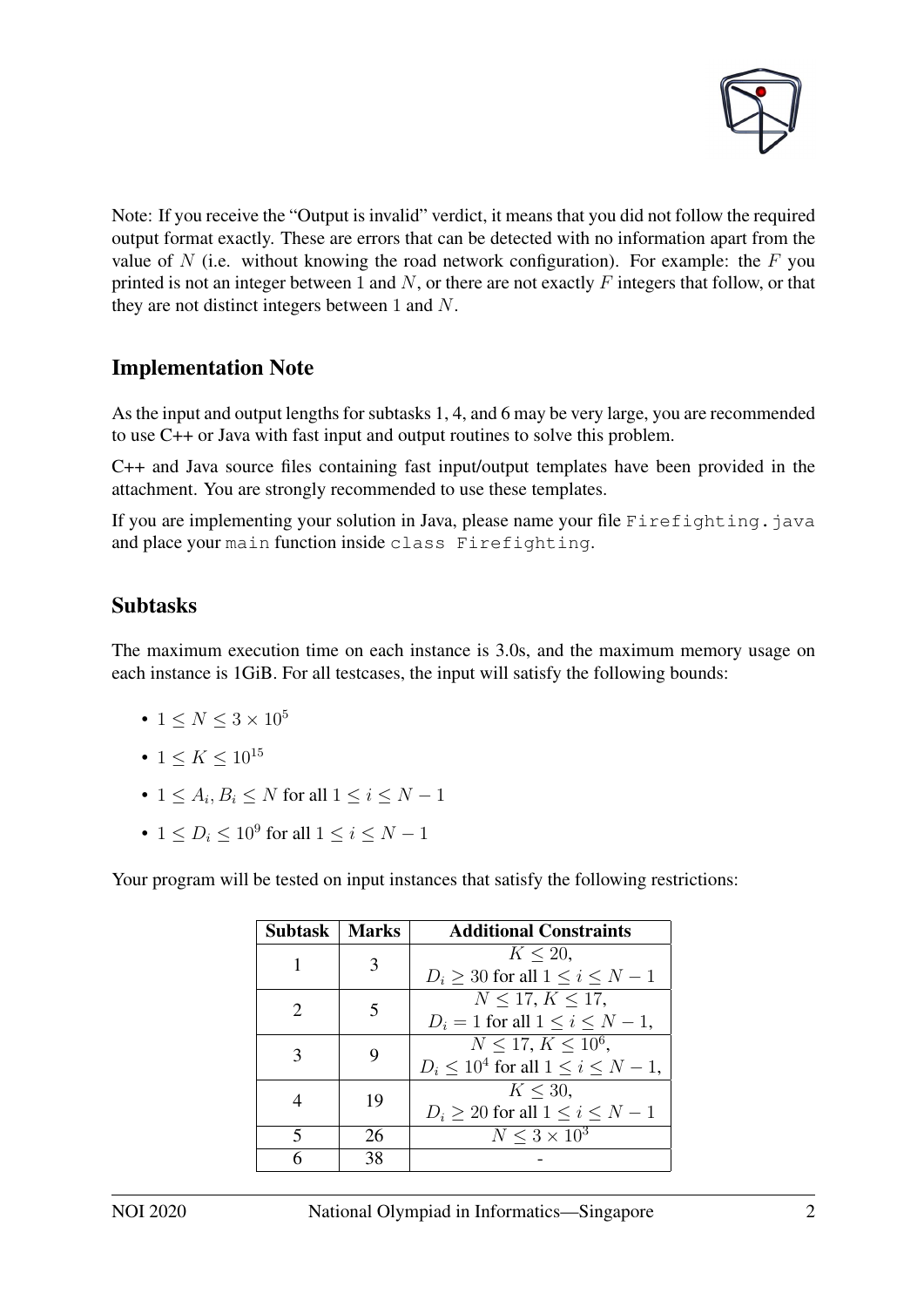

This testcase is valid for subtasks 3, 5, and 6.

| Input                            | Output  |
|----------------------------------|---------|
| 9 4                              | 4       |
| 1 2 10                           | 1 8 3 6 |
| 2 <sub>3</sub><br>$\overline{4}$ |         |
| 89<br>$\overline{4}$             |         |
| 8 7 3                            |         |
| 7 3 5                            |         |
| $3\quad 4$<br>$\mathbf{1}$       |         |
| 4 5 3                            |         |
| 6<br>. 두<br>⌒                    |         |

#### Sample Testcase 1 Explanation

Mouseland looks like this:



The minimum number of fire stations required is 4, and we can build fire stations at towns 1, 3, 6, and 8. After building fire stations at those towns, every town will be at most 4 kilometres away from the nearest fire station. Observe that the list of towns may be printed in any order.

Note that there are other valid solutions — for example, we can instead build fire stations at towns 1, 2, 5, and 8. All valid solutions will be accepted.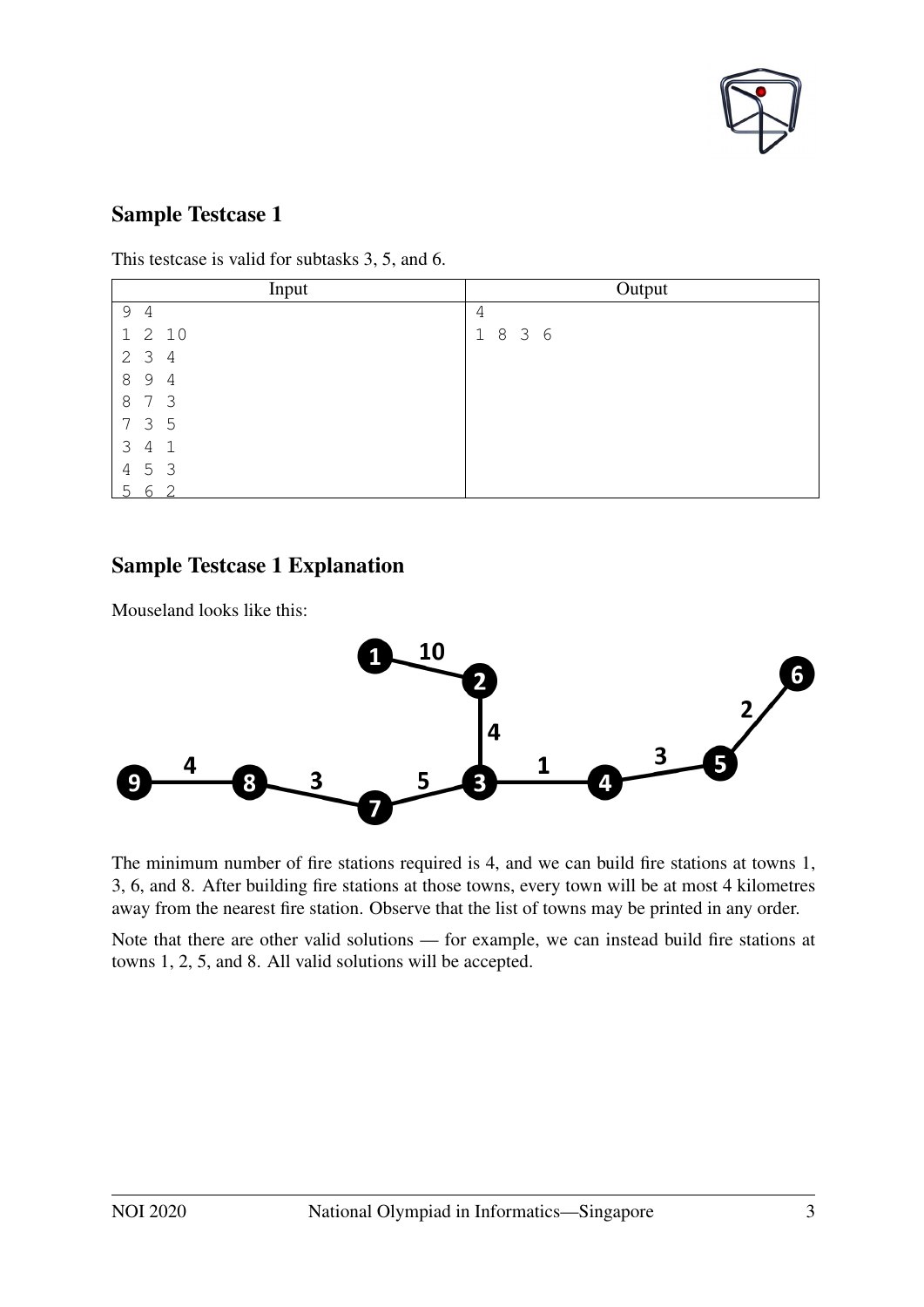

This testcase is valid for subtasks 3, 4, 5, and 6.

| Input    | Output  |
|----------|---------|
| 9 26     | 4       |
| 2 1 21   | 5 6 2 3 |
| 2 9 21   |         |
| 28<br>21 |         |
| 2 3 5 6  |         |
| 3 4 37   |         |
| 4 5 2 9  |         |
| 7 6 25   |         |
| 4, 2, 4  |         |

#### Sample Testcase 2 Explanation



The minimum number of fire stations required is 4, and we can build fire stations at towns 2, 3, 5 and 6. After building fire stations at those towns, every town will be at most 26 kilometres away from the nearest fire station. The list of towns may be printed in any order.

It happens that for this test case there are no other set of 4 towns that will satisfy the requirements.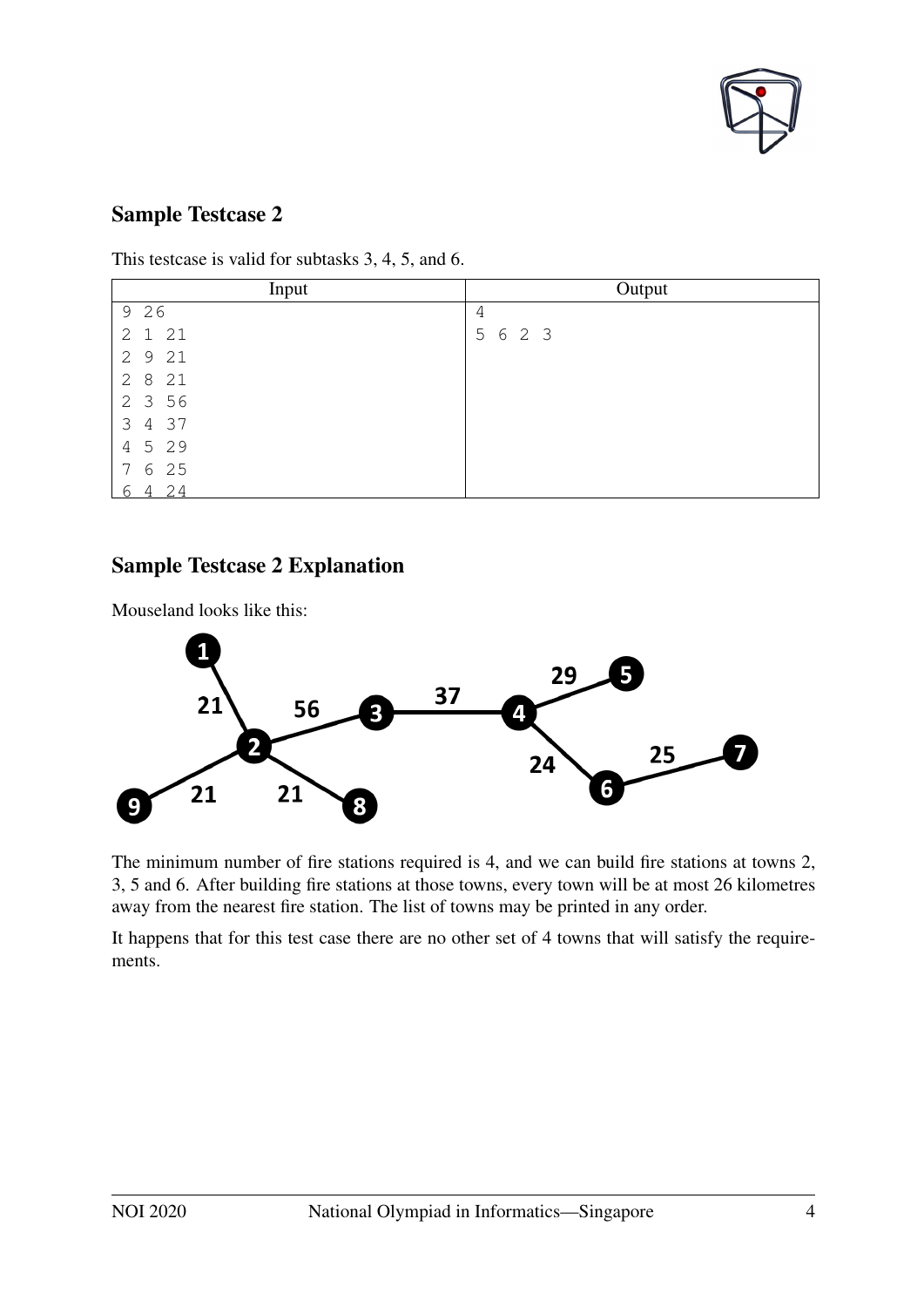

This testcase is valid for subtasks 1, 3, 4, 5, and 6.

| Input              | Output                             |
|--------------------|------------------------------------|
| 18<br>$\mathbf{C}$ |                                    |
| 1235               | $\sim$<br>$\mathbf{r}$<br>∽<br>エムコ |
|                    |                                    |

## Sample Testcase 3 Explanation

Mouseland looks like this:



The minimum number of fire stations required is  $3$  — we have to build a fire station at every town.